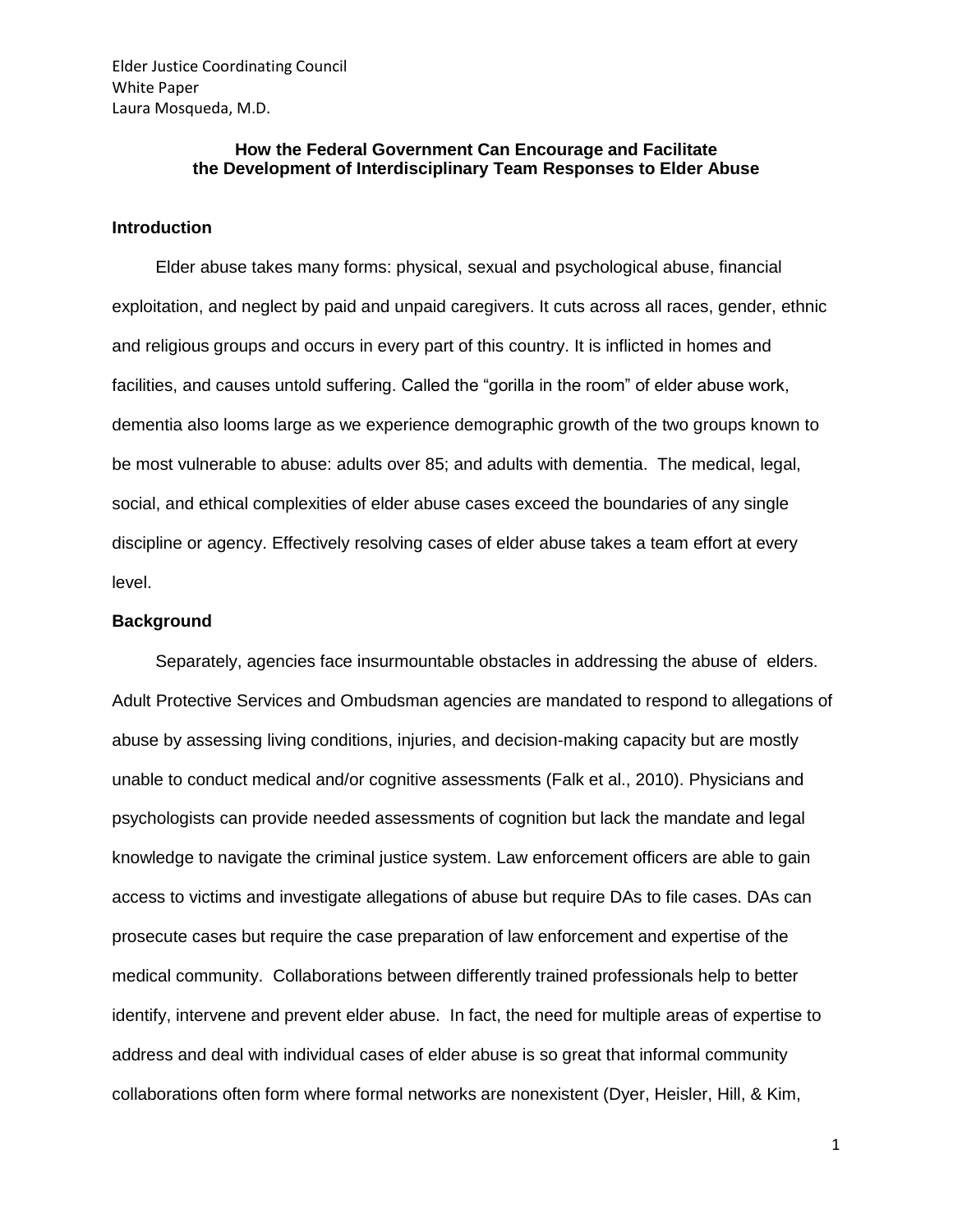2005) and these informal collaborations evolve into interdisciplinary teams.

#### **Types of Interdisciplinary Teams in Addressing Elder Abuse**

Response to elder abuse and neglect requires collaboration between adult protective service workers, law enforcement officers, social workers, long-term care ombudsmen, clinical psychiatrists, nurses, geriatricians, public guardianship deputies, criminal justice investigators, and prosecutors. The team approach to elder abuse grew out of a need to address social, legal, medical, ethical issues central to most elder abuse cases. Types of interdisciplinary teams include *Multidisciplinary Teams (MDTs), Financial Abuse Specialist Teams* (FASTs), *Elder Death Review Teams* (EDRTS), *Elder Abuse Forensic Center*s.

*Multidisciplinary Teams (MDTs):* Emerging in the 1980s, MDTs formed to review cases and address elder abuse at the local level. MDTs connect professionals and enable them to learn about other agencies in order to better link elder clients to appropriate services.

*Financial Abuse Specialist Teams (FASTs):* FASTs convene to investigate and intervene in cases of financial abuse and can improve elders' access to needed legal services (Reeves & Wysong, 2010).

*Elder Death Review Teams (EDRTs):* EDRTS bring together law, medicine, social services, and coroner/medical examiners to analyze suspicious elder deaths. Some EDRTS analyze individual cases to help with decisions regarding prosecution, while others look at systemic issues to identify breakdowns in care, detection, and treatment.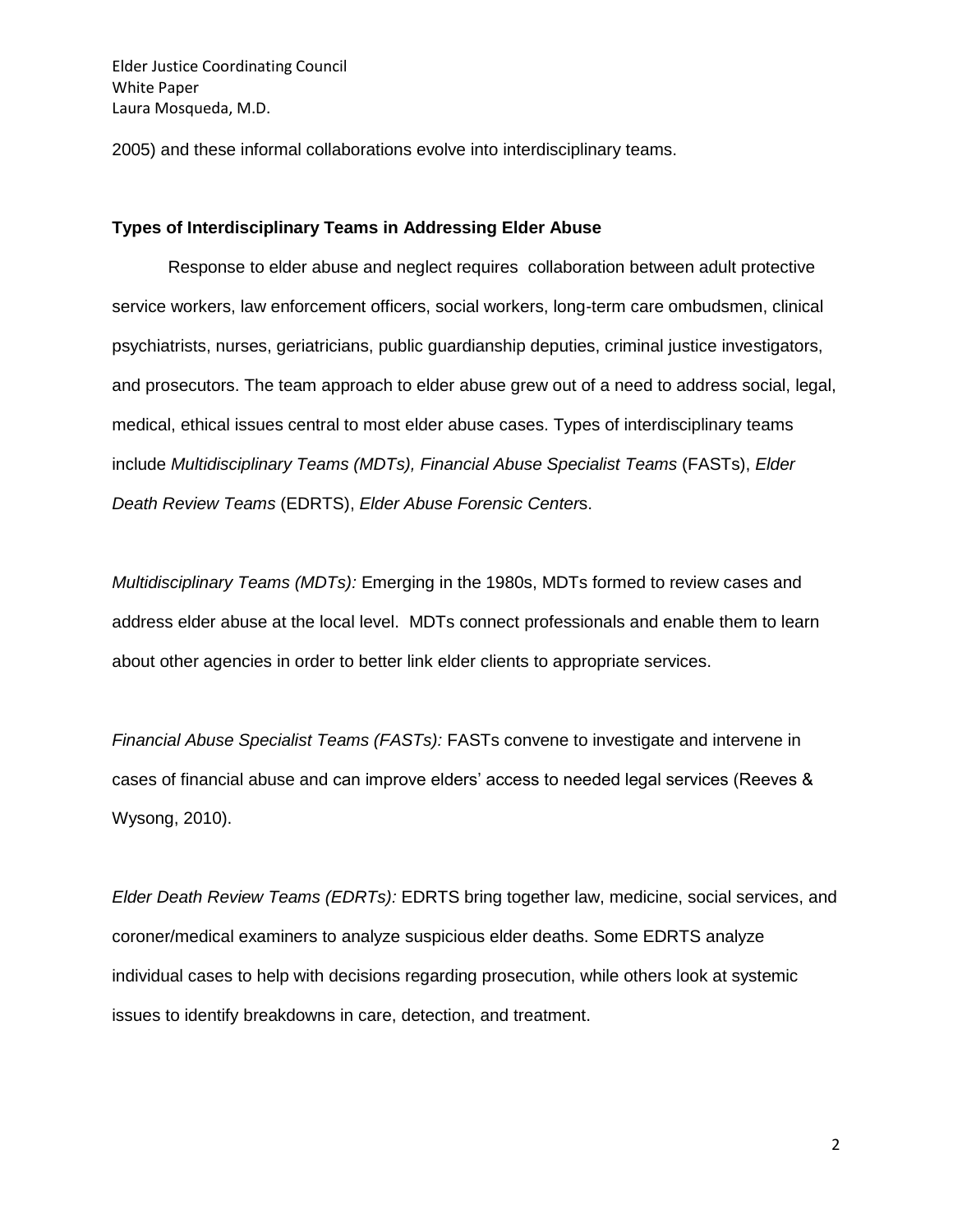*Elder Abuse Forensic Centers:* Established by the Program in Geriatrics at the University of California, Irvine in 2003, Elder Abuse Forensic Centers grew out of efforts to further integrate services. The centers focus on action-oriented collaboration in which each team member is willing to provide service for a given case. The model has been replicated across California and at a number of sites around the country and are shown to increase filing, prosecution, and conviction of elder abuse cases (Navarro et al 2012).

### **Key Factors that make an Effective IDT**

As we approach our 1000<sup>th</sup> elder abuse case at the Orange County Elder Abuse Forensic Center, our observation on the factors that make for a high functioning interdisciplinary team echo those of teams across the nation: consistent representation across the spectrum of agencies/disciplines; agreed upon (often negotiated) goals; the ability to provide timely response; and rigorous case follow- up.

*Factor 1*: Consistent representation from social services, law enforcement, the legal system, medicine, mental health, and the public guardian is essential. Without this collaborative integration, the response is often inadequate, ineffective, and at times, harmful.

*Factor 2*: Elder abuse case requires the willingness to engage/challenge one another. Through this dynamic, often confrontational process, an effective interdisciplinary team arrives at integrated goals that are complementary rather than conflictive.

*Factor 3*: Timely response is critical. Operating separately (the typical response), requires countless phone calls between agencies and significant waiting while conditions worsen, bank accounts drain, victims continue to suffer, and sometimes die.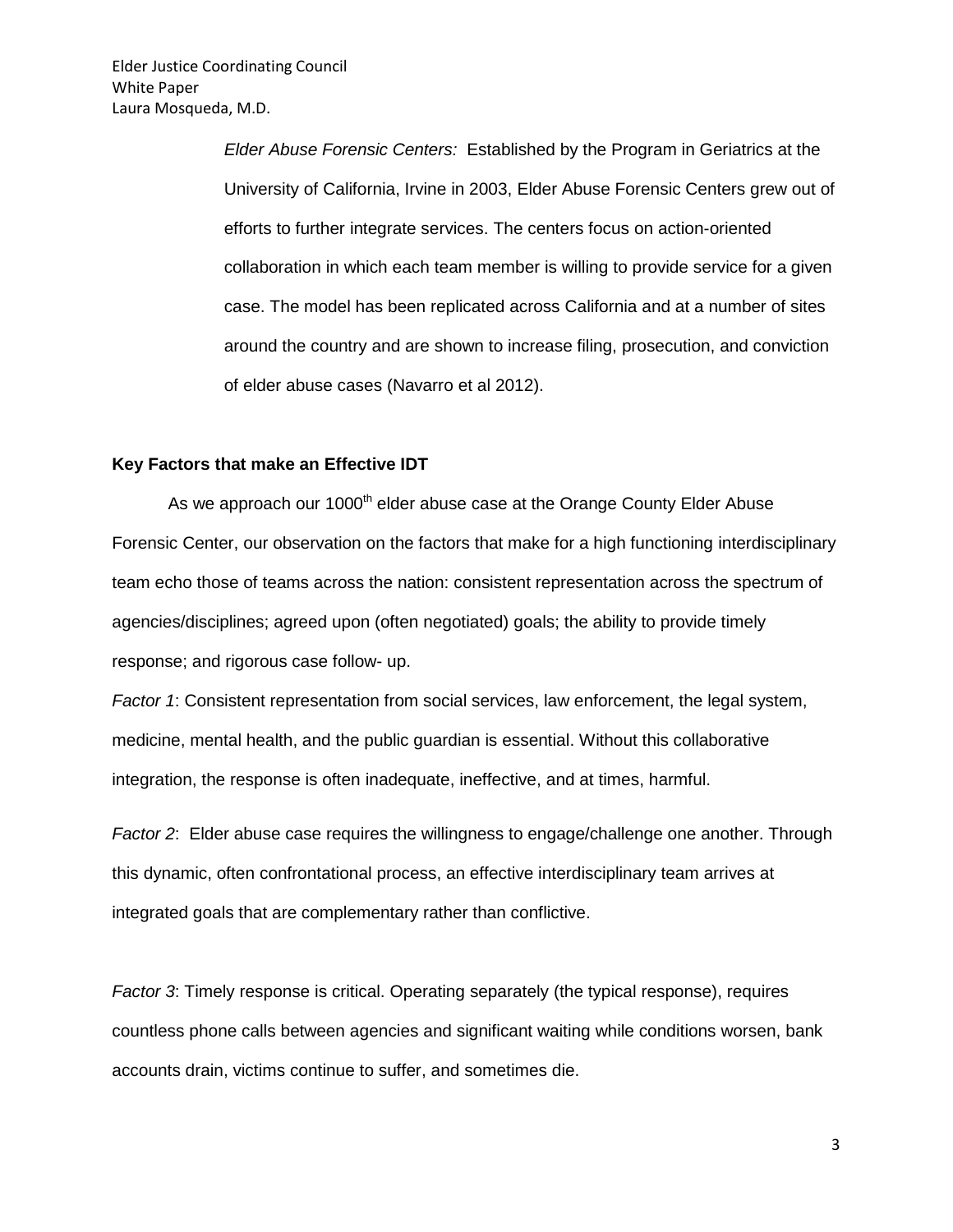*Factor 4*: Elder Abuse interdisciplinary teams will not be effective without rigorous case followup. Because sequential steps by various agencies are required, timely follow-up ensures that cases move forward and proceed in a manner consistent with the goals negotiated and articulated by the team. This follow-up assures accountability that agencies carried out their part of the solution.

### **Systemic Barriers that Impede the Effectiveness of an IDT**

When all the components of an effective IDT and the necessary factors that support good team integration are present, there are still significant barriers to effective prevention and intervention in elder abuse. Systemic barriers are those that are built into policies and regulations specific to the multiple agencies involved in the process.

*Barrier 1:* Ambiguity in laws protecting the confidentiality of victims of elder abuse hinders interdisciplinary team responses making it more difficult to protect them. IDT's function well when all the stakeholders share a common goal and have access to all relevant information in order to act in the victim's best interest. Adult Protective Service Agencies vary in their understanding of what information can be shared with law enforcement agencies. Health professionals may be unsure how HIPAA regulations and confidentiality protections are applied to elder abuse reporting and may have inaccurate knowledge (Schmeidel, Daly, Rosenbaum, Schmuch, & Jorgerst. 2012).

*Barrier 2:* We currently have "nuclear war" vs "nothing" responses to the most complex cases. A specific area where this occurs is what happens when gaps in services are identified between the broad domains of mental health and dementia. There is little coordination between the agencies, laws, policies and resources that are available to elders who suffer from dementia (Anetzberger et al., 2000), as opposed to mental health disorders . This lack of coordination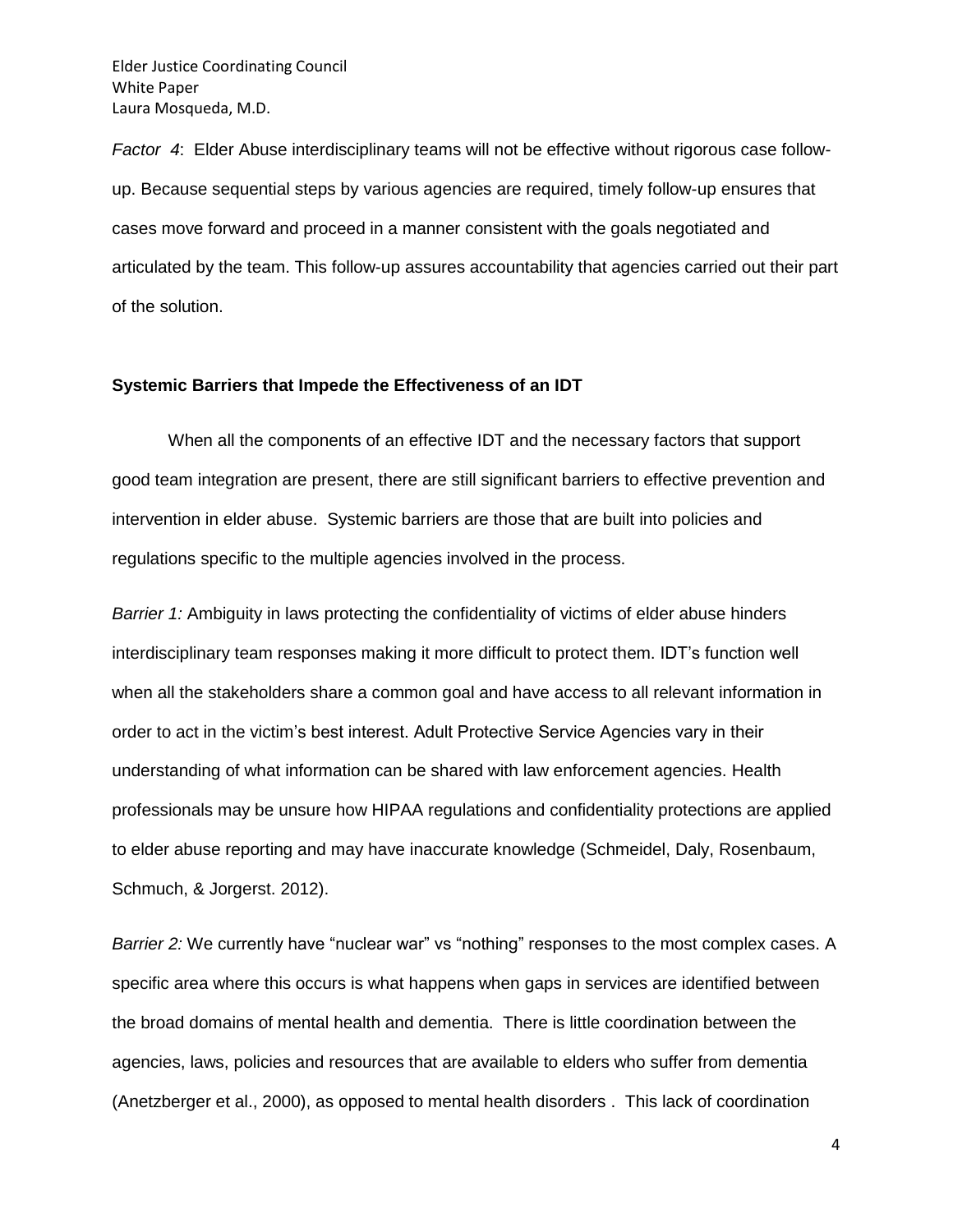causes our most vulnerable clients who may have both types of disorders to "fall between the gaps". We need mechanisms to respond to the needs of these very complex clients with interventions that are more nuanced and targeted.

*Barrier 3:* The tension between an individual's right to autonomously decide how to live and the community's wish to intervene when those choices lead to mistreatment, abuse, or neglect is central to elder abuse cases. Clarification of these policies as they apply to elder abuse is important so that the duty to protect is not unnecessarily or inadvertently limited. Issues of privacy and confidentiality are specific examples of where this balance is relevant.

*Barrier 4*: Large geographical areas and limited expertise in all area make team collaboration and cross-state work challenging. Existing technology, such as videoconferencing capabilities, have the potential to connect expert teams of MDTs to communities in need of expertise, however, sufficient infrastructure needs to exist in order for these technologies to work*.* 

*Barrier 5:* Lack of geriatric training across disciplines hinders the ability of teams to address medical, legal, social, and ethical issues surrounding the abuse of older adults. Without understanding, ageist attitudes color perceptions of what is considered "normal" in old age and prevent recognition of elder abuse.

### **Recommendations**

Growing interest in collaborative team approaches at local, state, and federal levels has created a ripe environment in which MDTs can form and thrive. Additionally, many communities have the necessary components to build the infrastructure for an MDT. It is in the context of these untapped opportunities that the following recommendations are proposed:

5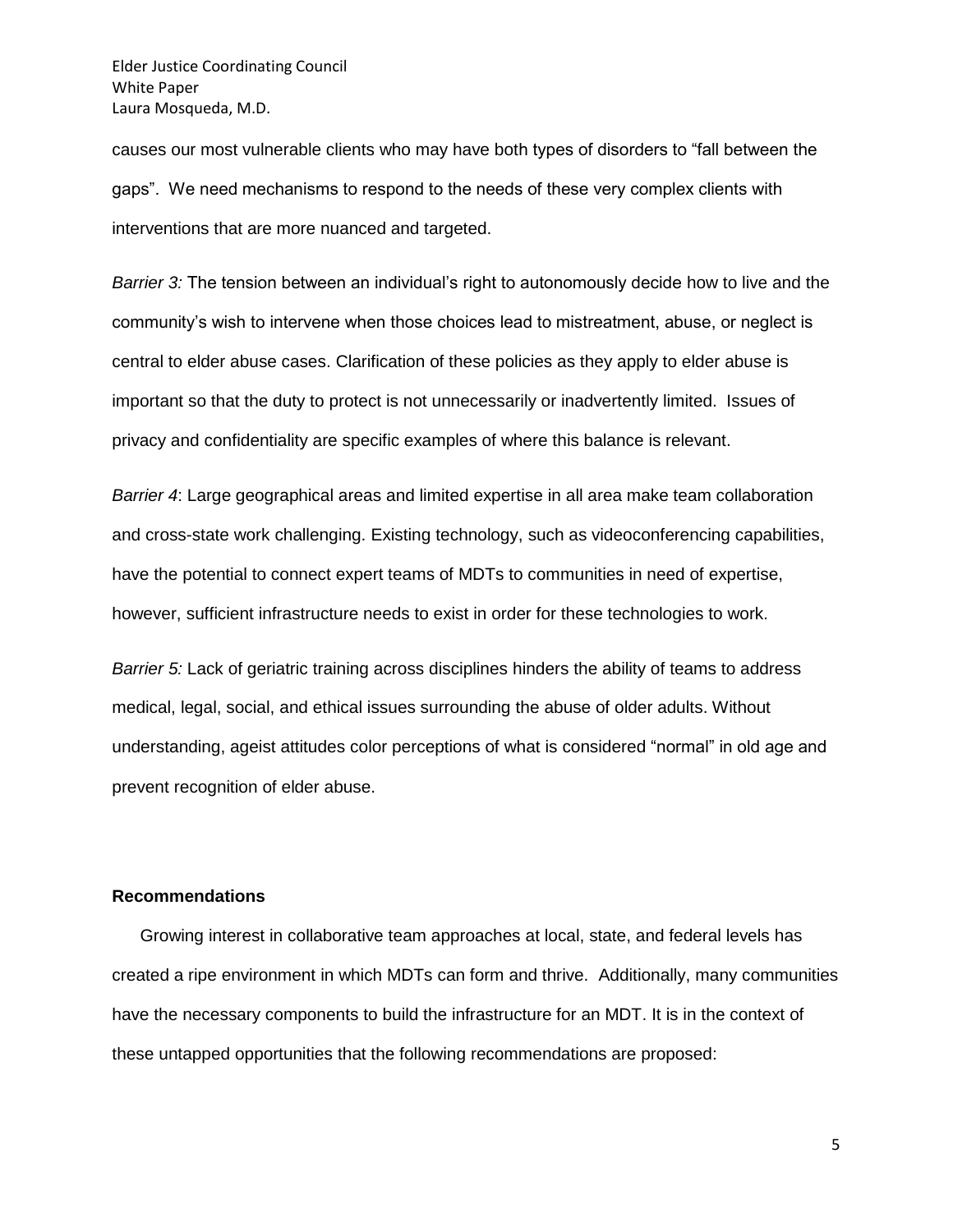- *1.* Clarify existing HIPPA language to ensure different agencies are allowed to talk to each other.
- *2.* Create guidelines to promote sharing info among/across agencies.
- *3.* Build the infrastructure for use of existing and innovative technology.
- *4.* Endorse the use of evidence-based best practice models of Interdisciplinary teams.
- *5.* Integrate EA responses into existing programs (respite care, meals on wheels).
- *6.* Support research agendas, specifically in the area of standardized measurement, data collection instrumentation, evaluation, and translational research.

# **Summary**

It is truly important to have national leadership on this issue. Just as we have found that movng from a silo mentality to a village mentality at the local level has been vitally important, the same is likely to apply at the federal level. Communication among the agencies will promote understanding, efficiency, and coordinated action. This may require the hiring of one person who serves as the identified mover, shaker, prodder, and leader. However this coordination is accomplished, its importance and urgency are clear. Too many of our nation's elders are becoming impoverished, are suffering, and are dying as a result of abuse. Without swift, thoughtful action the problem will only grow.